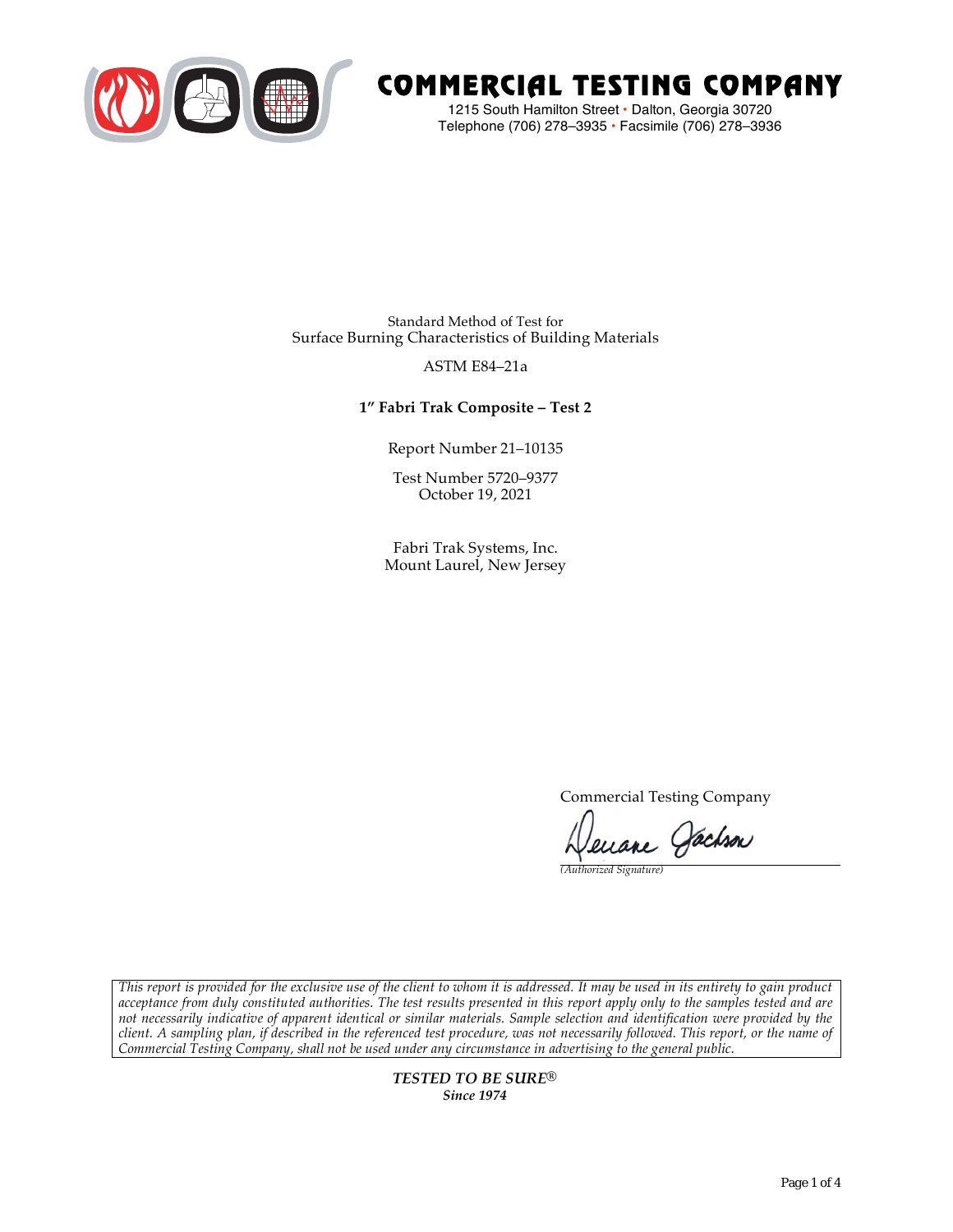#### **INTRODUCTION**

This report is a presentation of results of a surface flammability test on a material submitted by Fabri Trak Systems, Inc., Mount Laurel, New Jersey.

The test was conducted in accordance with the ASTM International fire-test-response standard E84–21a, *Surface Burning Characteristics of Building Materials*, sometimes referred to as the Steiner tunnel test. ASTM E84 is an American National Standard (ANSI) and has been approved for use by agencies of the Department of Defense. The ASTM E84 test method is the technical equivalent of UL No. 723. The test is applicable to exposed interior surfaces such as walls and ceilings. The test is conducted with the specimen in the ceiling position with the surface to be evaluated face down toward the ignition source. Thus, specimens shall either be self-supporting by its own structural quality, held in place by added supports along the test surface, or secured from the back side.

This standard is used to measure and describe the response of materials, products, or assemblies to heat and flame under controlled conditions, but does not by itself incorporate all factors required for firehazard or fire-risk assessment of the materials, products, or assemblies under actual fire conditions.

#### **PURPOSE**

The purpose of the test is to provide only the comparative measurements of surface flame spread and smoke development of materials with that of select grade red oak and fiber–reinforced cement board, Grade II, under specific fire exposure conditions with the smoke area of heptane used to establish the smoke-developed index. The test exposes a nominal 24-foot long by 20-inch wide test specimen to a controlled air flow and flaming fire adjusted to spread the flame along the entire length of a red oak specimen in  $5\frac{1}{2}$  minutes. During the 10-minute test duration, flame spread over the specimen surface are measured and recorded. Test results are calculated relative to red oak, which has an arbitrary rating of 100, and fiber–reinforced cement board, Grade II, which has a rating of 0. The 100 smoke-developed index is calculated using the smoke area of heptane.

The test results are expressed as Flame Spread Index and Smoke-Developed Index. The Flame Spread Index is defined in ASTM E176 as "a number or classification indicating a comparative measure derived from observations made during the progress of the boundary of a zone of flame under defined test conditions." The Smoke-Developed Index, a term specific to ASTM E84, is defined as "a number or classification indicating a comparative measure derived from smoke obscuration data collected during the test for surface burning characteristics." There is not necessarily a relationship between the two measurements.

The method does not provide for measurement of heat transmission through the surface tested, the effect of aggravated flame spread behavior of an assembly resulting from the proximity of combustible walls and ceilings, or classifying a material as noncombustible solely by means of a Flame Spread Index.

The zero reference and other parameters critical to furnace operation are verified on the day of the test by conducting a 10–minute test using 1/4–inch fiber–reinforced cement board, Grade II. Periodic tests using NOFMA certified 23/32–inch select grade red oak flooring provide data for the 100 flame spread reference with heptane providing data for calculating the 100 smoke-developed index. These procedures are more fully described in Section 7of the E84 Standard.

#### **TEST SAMPLE**

The test sample, selected by the client, was identified as **1" Fabri Trak Composite – Test 2,** (Guilford of Maine Anchorage Fabric, 1" Terra Core Poly, 1SFE.10 Perimeter Trak, 1SJT.10 Joiner Trak in Middle of Panel, 5/8" Type X Gypsum Board). Three test panels, each measuring 24 inches wide by 96 inches in length, were received. They were physically self-supporting and required no additional sample preparation. The panels were transferred to storage racks and conditioned to equilibrium in an atmosphere with the temperature maintained at  $71 \pm \tilde{2}^{\circ}F$  and the relative humidity at  $50 \pm 5$  percent. For testing, the panels were placed end-to-end on the ledges of the tunnel furnace to make up the necessary 24-foot test sample and the test conducted with no auxiliary support mechanism.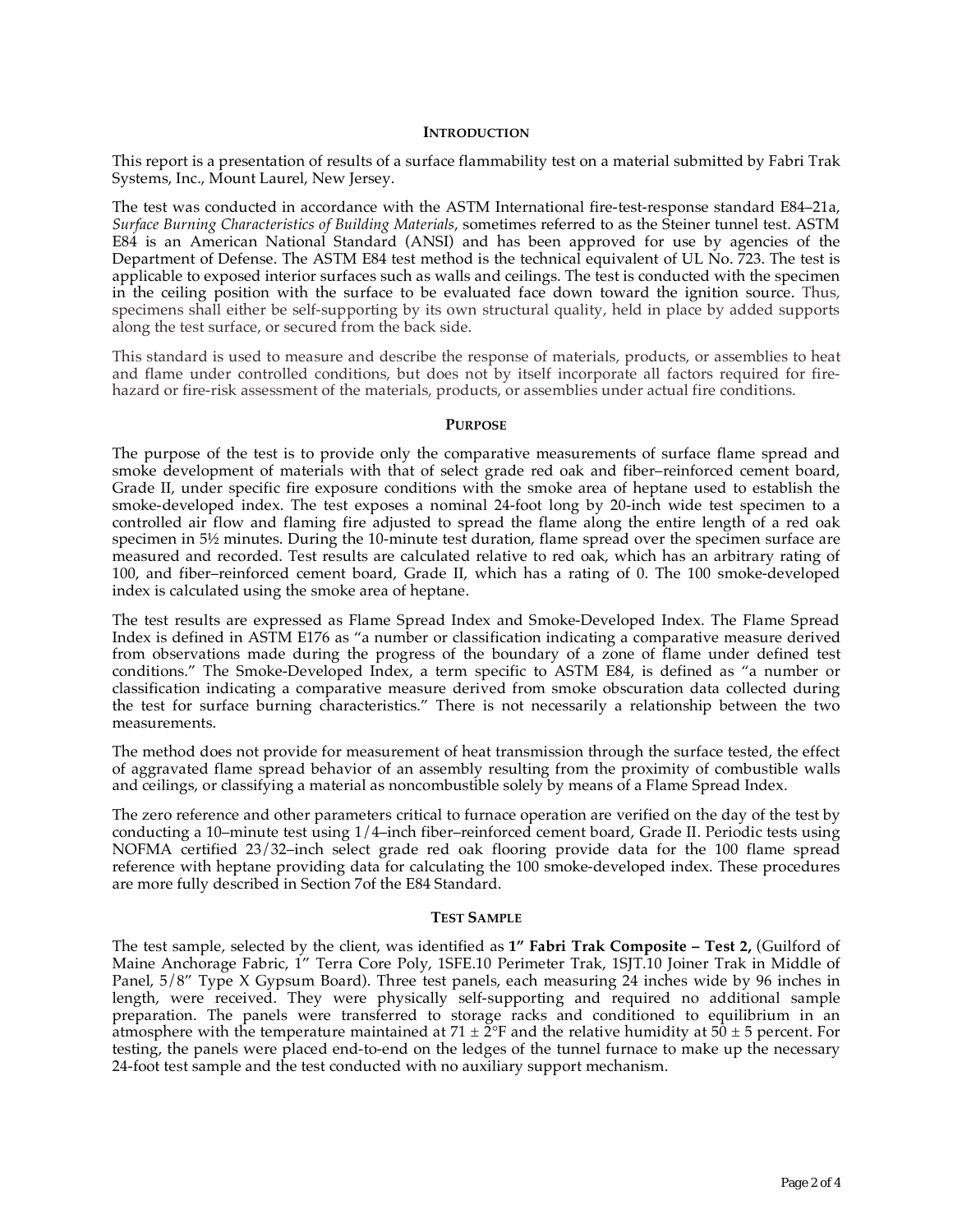#### **TEST RESULTS**

The test results, calculated on the basis of observed flame propagation and the integrated area under the recorded smoke density curve, are presented below. The Flame Spread Index obtained in E84 is rounded to the nearest number divisible by five. Smoke-Developed Indices are rounded to the nearest number divisible by five unless the Index is greater than 200. In that case, the Smoke-Developed Index is rounded to the nearest 50 points. The rounding procedures are more fully described in Sections 9.1, 9.2, and X3 of the E84 Standard. The flame spread and smoke development data are presented graphically at the end of this report.

| <b>Test Specimen</b>                    | Flame Spread Index | Smoke-Developed Index |
|-----------------------------------------|--------------------|-----------------------|
| Fiber-Reinforced Cement Board, Grade II |                    |                       |
| Red Oak Flooring                        | 100                |                       |
| Heptane, (HPLC) Grade                   |                    | 100                   |
| 1" Fabri Trak Composite – Test 2        | 20                 | 165                   |

#### **OBSERVATIONS**

Specimen ignition over the burners occurred at 0.08 minute. Surface flame spread was observed to a maximum distance of 4.81 feet beyond the zero point at 8.10 minutes. The maximum temperature recorded during the test was 636°F. For information purposes, the actual (unrounded) Flame Spread and Smoke-Developed Indices were 20.3 and 165.2 respectively.

#### **CLASSIFICATION**

The Flame Spread Index and Smoke-Developed Index values obtained by ASTM E84 tests are frequently used by code officials and regulatory agencies in the acceptance of interior finish materials for various applications. The most widely accepted classification system is described in the National Fire Protection Association publication NFPA 101 *Life Safety Code*, where:

| Class A $0-25$ Flame Spread Index     | 0 – 450 Smoke-Developed Index   |
|---------------------------------------|---------------------------------|
| Class B $26 - 75$ Flame Spread Index  | $0 - 450$ Smoke-Developed Index |
| Class C $76 - 200$ Flame Spread Index | $0 - 450$ Smoke-Developed Index |

Class A, B, and C correspond to Type I, II, and III respectively in other codes. They do not preclude a material being otherwise classified by the authority of jurisdiction.